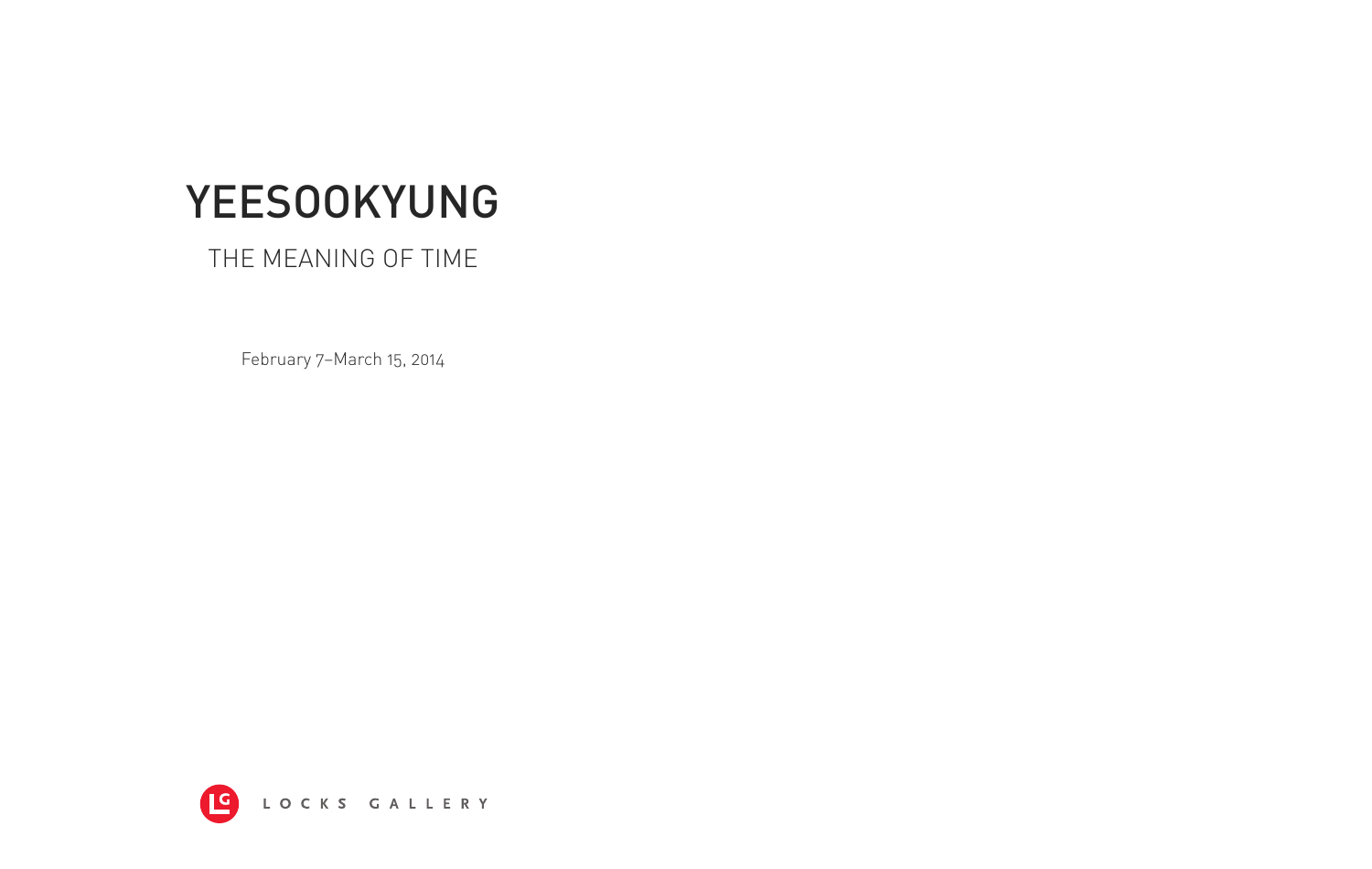

ROBERT C. MORGAN

## ABSENCE AND TRANSCENDENCE: READING THE WORK OF YEESOOKYUNG

Yeesookyung is a conceptually-based artist who works out of Seoul, Korea. She holds a preeminent reputation among patrons and scholars in her own country with a steadily growing reputation in many distinguished European, Japanese, and American collections. Considered by many as a significant new presence in bringing the legacy of Korean traditional forms into focus, she deploys unique strategies of appropriation in conjunction with a variety of mediums to produce works that reveal a carefully premeditated irony. For example, her critically acclaimed ceramic works, titled *Translated Vase,* are founded on a conceptual practice in which she assembles complex structures using shards of broken vessels that have been discarded. These vessels, though recently constructed by artisans working in various ceramic villages throughout Korea, are based on original designs formerly used in porcelain vases made during the Goryeo (918–1392, fig. 2) and Joseon (1392–1897, fig. 3) dynasties. To ensure quality of the reproductions, artisans are asked to destroy those vases that reveal any signs of inferiority.

The origin of Yee's work in ceramics began in 2001 with a work titled *Translated Vase Albisola.* This developed soon after the artist encountered a verse by the Korean poet, Kim Song-ok, "Ode to a Porcelain Vase."1 This led Yee to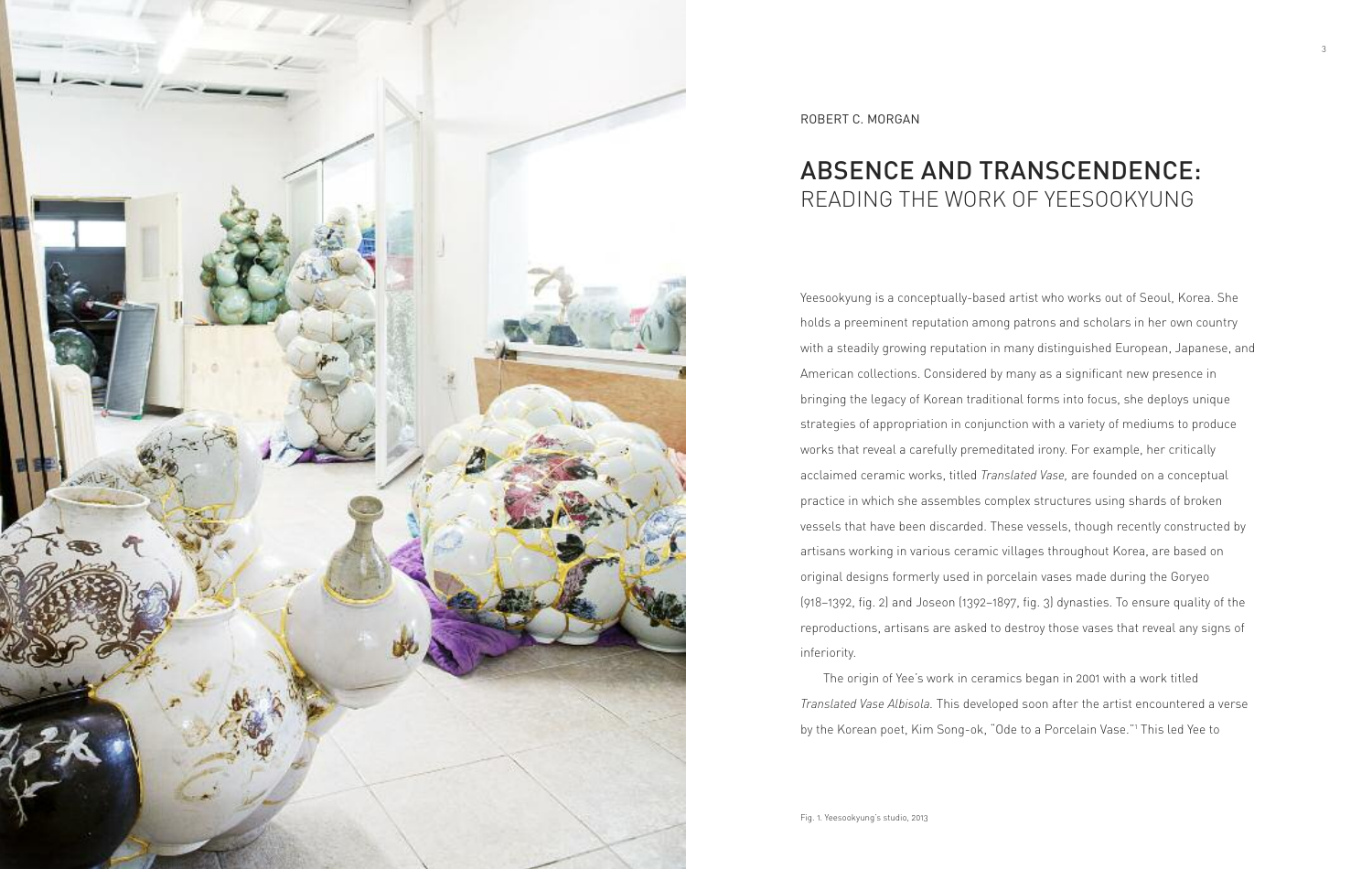

create twelve white porcelain vases painted in blue, typical of the Joseon influence on European ceramics in the eighteenth century. To achieve this, the artist employed an Italian ceramicist, Anna Maria, to translate her impressions of the "Ode" into the design and production of the vases. The result was a series of twelve Italian versions of a Joseon vase, majestically produced according to the artist's instructions, but highly ambiguous, if not meaningless, in content. What stands forth, however, is the fact that the stylistic exchanges that once occurred between East and West along the Silk Road are now laminated together as an integral part of the conceptual design within the accompanying production process. *Translated Vase Albisola* began with a series of translated impressions

Fig. 2. Artist/maker unknown, Korean, *Vase (Maebyeong),* Goryeo Dynasty (918–1392), 12th century, porcellaneous stoneware with incised decoration under celadon glaze, 16 x 9 ½ inches. Collection Philadelphia Museum of Art, Philadelphia, PA. Purchased with the Fiske Kimball Fund and the Marie Kimball Fund, 1974.



and finished as a series of twelve crossbred utilitarian objects detached from their cultural origins. <sup>2</sup> In addition, they might function as well-crafted examples of exquisite décor suspended in time and place, ambiguous, if not negligible, on the level of connoisseurship. One may further discover a link to understanding the fascination associated with Chinoiserie as found in the Palace of Oranienbaum in Dessau (1683, fig. 4), which was the site of one of Yeesookyung's most intriguing installations, verging on the precipice between kitsch, craft, deconstruction, and fine art. 3

Together with her symmetrical scroll paintings, influenced by the ancient Taoist cave paintings from the Goguryeo kingdom in the North, dating back to the

Fig. 3. Artist/maker unknown, Korean, *Bottle with Chrysanthemums and Orchids,* Joseon Dynasty (1392–1910), late 18th to early 19th century, porcelain with underglaze cobalt blue decoration; gold lacquer repair on body, 12 x 7 inches. Collection Philadelphia Museum of Art, Philadelphia, PA. Gift of Dr. Andrew Byoung Soo Kim and Mrs. Wan Kyun Rha Kim in honor of James and Agnes Kim, 2006.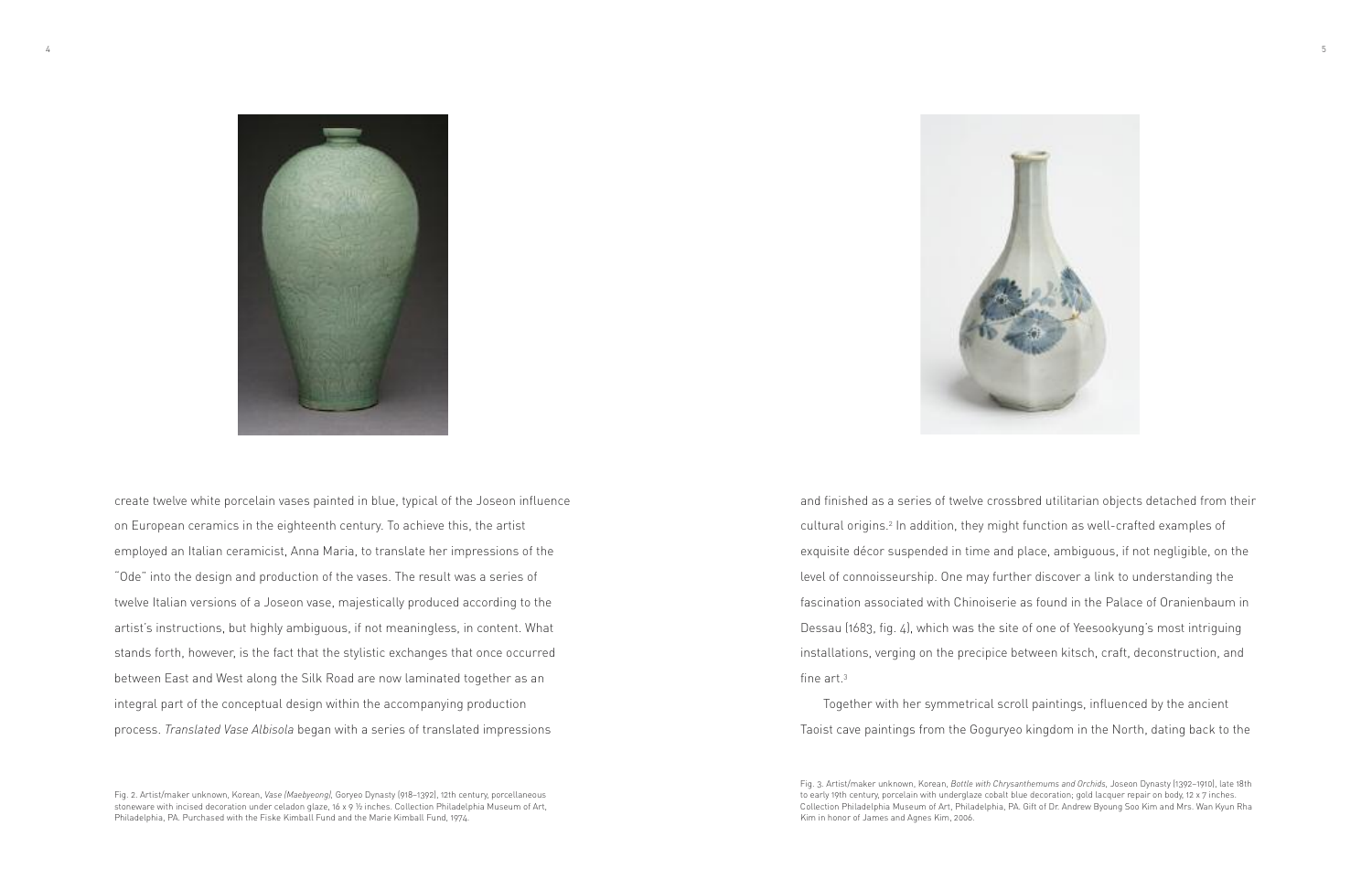

first century A.D., and Buddhist flame paintings from the later Goryeo period, *Translated Vase* seems to make a seamless conceptual fit. <sup>4</sup> In both series, the artist forges an anti-aesthetic in her paradoxical reconciliation with the present. For example, the symmetrical scroll paintings embody references to Bodhisattva figures and attendants juxtaposed with indigenous Mudang shamans, the latter going back centuries before any kingdom or dynasty occupied the Korean peninsula. <sup>5</sup> Her timely approach to sculptural assemblage and painterly montage (or vice versa) suggests not only a deconstructive process at work, but an inexorable patience as she implicates a slow release of energy (*qi*) that informs such paintings, once given to forms generated through the skills of anonymous Korean masters from past centuries. Her work is less a manner of engendering a style than producing a host of oppositional fragments. This allows the work to come to terms with the visual language embedded within these indigenous forms as she foregrounds them in a lyrically and provocative relationship to the present.

A clear reading of these forms may have been lost in recent times, given the difficult history of Korea following the Japanese occupation (1910–1945), and, in recent years, the intrusion of mediated global trends. However, the power of Yeesookyung's works continues to astonish national and international viewers. <sup>6</sup> In her recent works, one finds a consistent, albeit subtle, subtle reference to the *qi* through her perception, craft, agility, and a nearly inscrutable precision and concentration on detail. Her attention to particulars reveals an acute sense of tension and balance in her *Translated Vases* consistent with her broader use of symmetry and rupture that deconstructs the past. Whether Buddhist or Neo-Confucian icons and figurations, the space is filled with evocative ganglia and provocative interstitial happenings. Given the variation of medium, material, scale,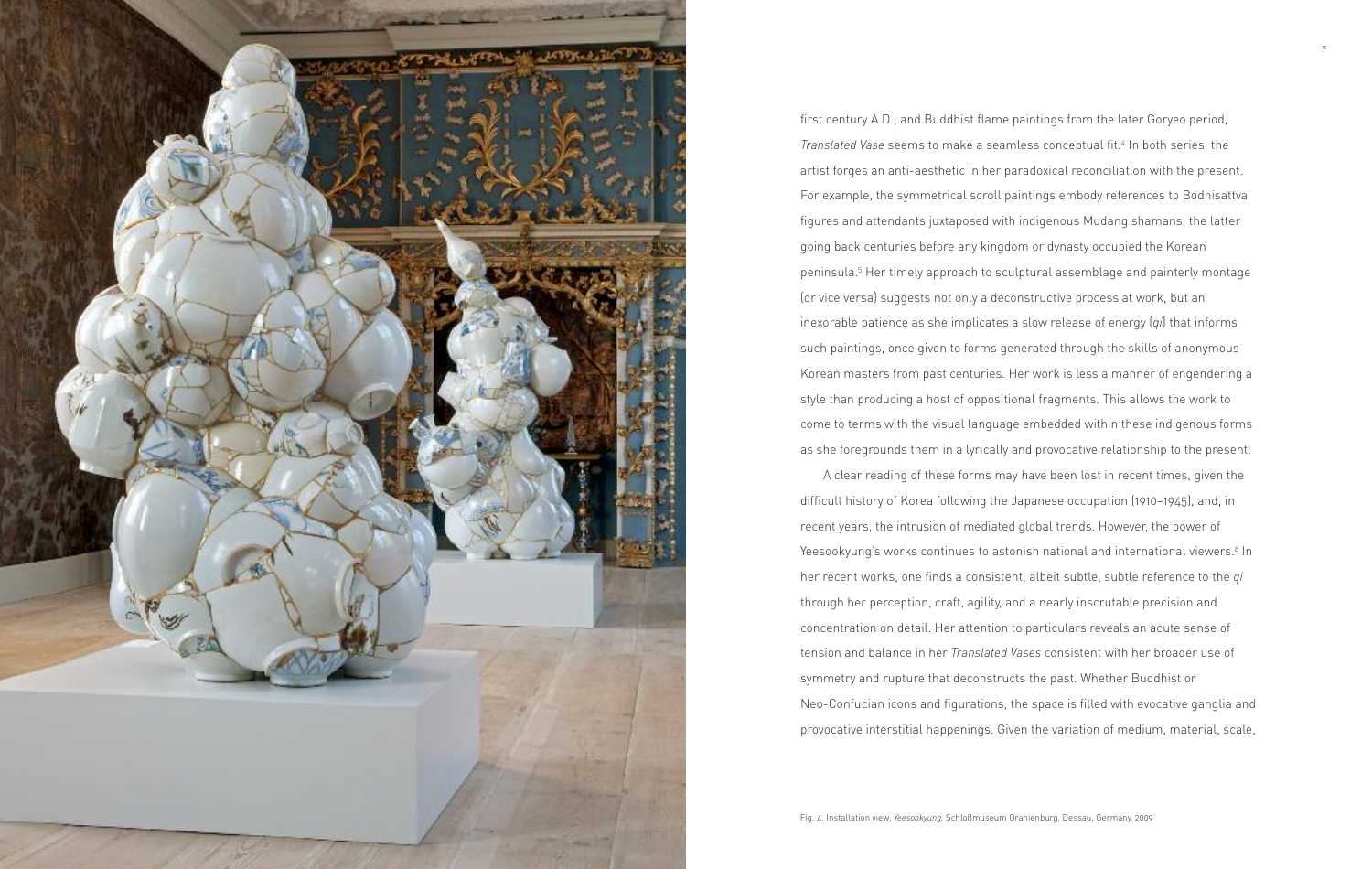and surface, Yeesookyung offers a series of complex investigations, especially in welding the cracks and fissures of shattered porcelain (and celadon) using epoxy and gold (*geum*). 7

In her decontextualized Buddhist paintings (fig. 5), Yeesookyung redefines pictorial abutments of shape, figurations, and dismantled symbolic referents from histories of past kingdoms and dynasties. Her application of floral designs and filigree resonate with the multifarious infusions of global and transcultural traces. Evocations glutted with a subterranean infestation of beauty mark every conduit, every linear motif, all magically woven into a palpably refined, sensuously endowed crescendo of ecstasy. Her elegantly cultivated semiotic discourse represents a sequence of caricatures, a collision of cultural signifiers in the artist's search to rediscover the authenticity and ironies embedded in the past. In so doing, Yeesookyung has indirectly, yet forcefully reopened a discourse into the meaning of Korean identity today.

Educated in the College of Fine Arts at Seoul National University, one of the best, and clearly most formidable institutions of higher learning in the Republic of Korea, Yeesookyung received her BFA in 1987 and her MFA in 1989. During this period, French poststructural theory, along with major writings of the Frankfort School and cultural feminism, were slowly making their way into Korean translation. Although the writings of Duchamp and the Conceptualists of the 1960s were already known, the translations lagged behind. Yet Korean art similarly shifted away from purely formal ideas in the visual arts toward an extended range of content focused on language. <sup>8</sup> The rubric of "postmodernism" became a standard term for anything that defied Modernism and did not reduce artistic practice to a particular medium.



Fig. 5. *Flame Variation 1-2* (detail), 2012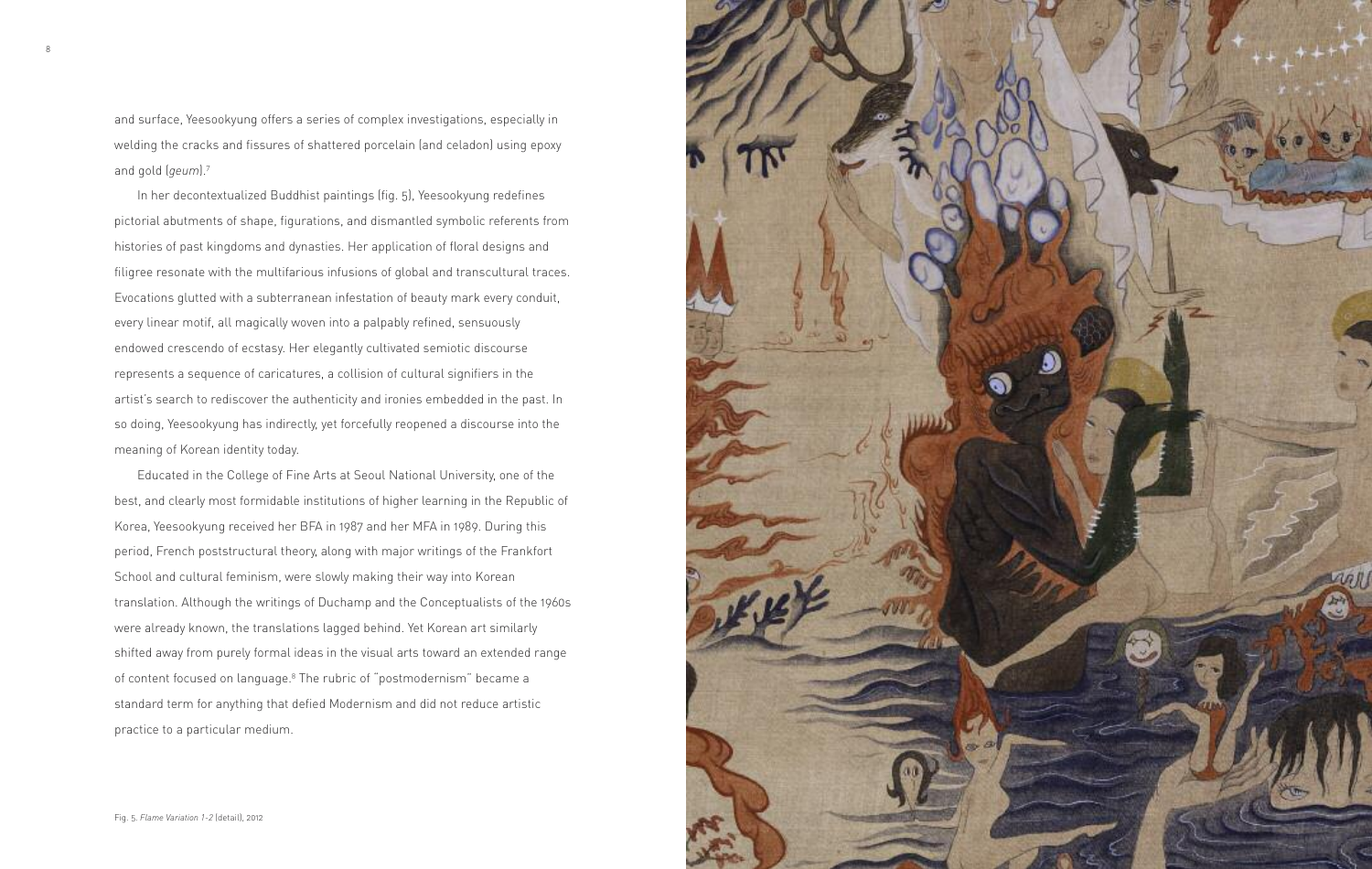

I mention this only to suggest that while these ideas were burgeoning and clearly in vogue at the time Yeesookyung was at Seoul National, her recent work represents the the full extent of their power and potential impact in relation to her evolving methods of deconstruction. After exposure to two important residencies in New York in the 1990s, her conceptual practice came into focus. It soon followed that instead of pursuing a resistance to Modernism independent of her cultural heritage, Yeesookyung embraced Western theory less as a truth than a method. 9 In this way, she began to investigate the traditional parameters of language and form in Korean culture. This was achieved by way of appropriating traditional objects, specifically ceramics, as a kind of conservative disguise, a concealed

radicality on the verge of regeneration, a transgression, in some sense, that leads to transformation.

The broken shards of white porcelain and celadon offered a fertile field of investigation. Several villages throughout the Republic of Korea have teams of master artisans on staff to produce replicas according to the original specifications, used predominantly in the mid Joseon dynasty. The largest is in Icheon, southeast of Seoul, which has become a major outlet, in fact, a veritable corporation. Others include Yeoju, Gwangju, Danyang, Hadong, Mungyeong, Gangjin, and Buan. Given the requirements for perfection, only a small percentage of the ceramic works produced actually reach the final cut. The rest are destroyed, thrown into ceramic graveyards (fig. 6), as it were. Yeesookyung became interested in the rejects and how to transform these shards into works of art. She devised a system based on a ceramic core by which to gradually adhere the fragments with epoxy. The shards are constructed in relation to one another until they achieve an *embodied form.* I emphasize this term given the artist's emphasis on the volume or space once contained by the vessels as reforming themselves into another body, a Buddha, for instance, or a form manifesting the Sanskrit concept of *sunyata,* or "pregnancy of the void."10 Less detached as a purely deconstructive process, the more recent *Translated Vase* constructions of the past six years further suggest the notion of moving from or through space as contained in a vessel, a reversal of an embodied space as in *dhyana,* towards a paradoxical form of transcendence that retains its materiality.<sup>11</sup>

The concept of symmetry abounds in Yeesookyung's work of the past three years, ranging from the exalted faux-mysticism in her paintings, such as *Flame Variation* (2012, pp. 49, 53, 57), to the *Polaris* installation from the same year,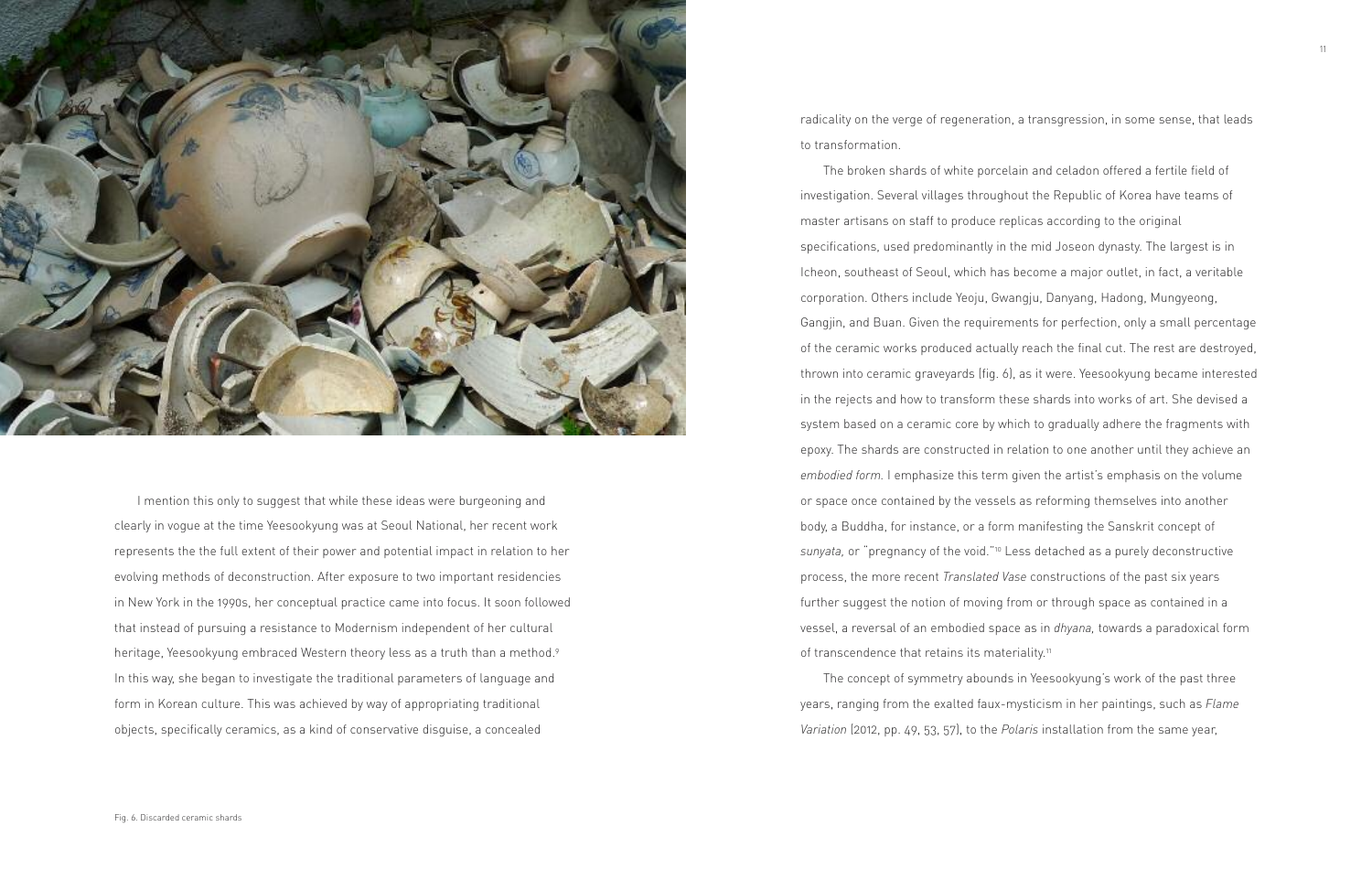

featuring a mirror-like ensemble of cast resin figures showing young girls with animals, a theme also present in the paintings. In addition to the Taoist and Buddhist-inspired hanging scroll paintings and her recent figurative sculpture, there is yet another recent variation on conceptual symmetry found in her re-staging of traditional dance works, previously destined for the eyes of elite literati during dynastic times. The women who generally performed in these dances were known as *kisaeng* who were highly educated professional entertainers and occasionally prostitutes. <sup>12</sup> Donned in traditional Korean *hanbok* or long floating gowns, their slow graceful movements are sustained throughout the dance. The video document of one of these performances, titled *Twin Dance* (pp. 44–47) involves two women who pose and move as if they were exact reflections of one another.

Based on my observation, this slowness of effect is embodied in the consciousness of the female performers. Part of this is technical due to the fact that each woman must maintain an exact opposite reflection of the other. This would be relatively inconceivable if the tempo were to accelerate. But the contemplative aspect of the dance relative requires a consistency with the sounds of traditional instruments, such as the *Gayageum.* These ancient percussive sounds also resemble Sanskrit Buddhist chants, performed by monks in Korea. The sounds are slow and deliberate, assured and steady. Their effect is essential as they parallel the movements of the dancers. The dance begins with the same pace that it finishes, just as the Buddhist chant begins and ends on the exact tempo. The symmetry in the *Twin Dance* is omnipresent, and therefore, increases one's depth of contemplation in the process of watching and listening to this highly complex, yet indefatigably complete performance. Time stands still.

Robert C. Morgan is an art historian, critic, painter, and lecturer. He is Professor Emeritus in Art History at the Rochester Institute of Technology and the first recipient of the Arcale award in international art criticism in Salamanca (Spain). Author of many books, monographs, and literally hundreds of essays, Professor Morgan was selected as a Fulbright Senior Scholar in 2005, where he lived in Gwangju, researching the traditional arts in their relationship to Korean contemporary art. In 2007, he was the first American critic to be formally invited to lecture in the Islamic Republic of Iran since 1979, where a book of his essays was translated into Farsi. Another collection of his essays, *Reflections on the Condition of Recent Chinese Art,* was translated into Mandarin, and published by Hebei Educational Publishers, Beijing (2013).

Fig. 7. *Chen Chog Heruka and Spirits of the Bardo,* Tibet, Mongolia or China, 18th–19th century, colors and gold on cloth with cloth mounting, Nyingma Religious Order. Collection Newark Museum, Newark, NJ, The Heeramaneck Collection. Purchase 1969, The Members' Fund 69.34.